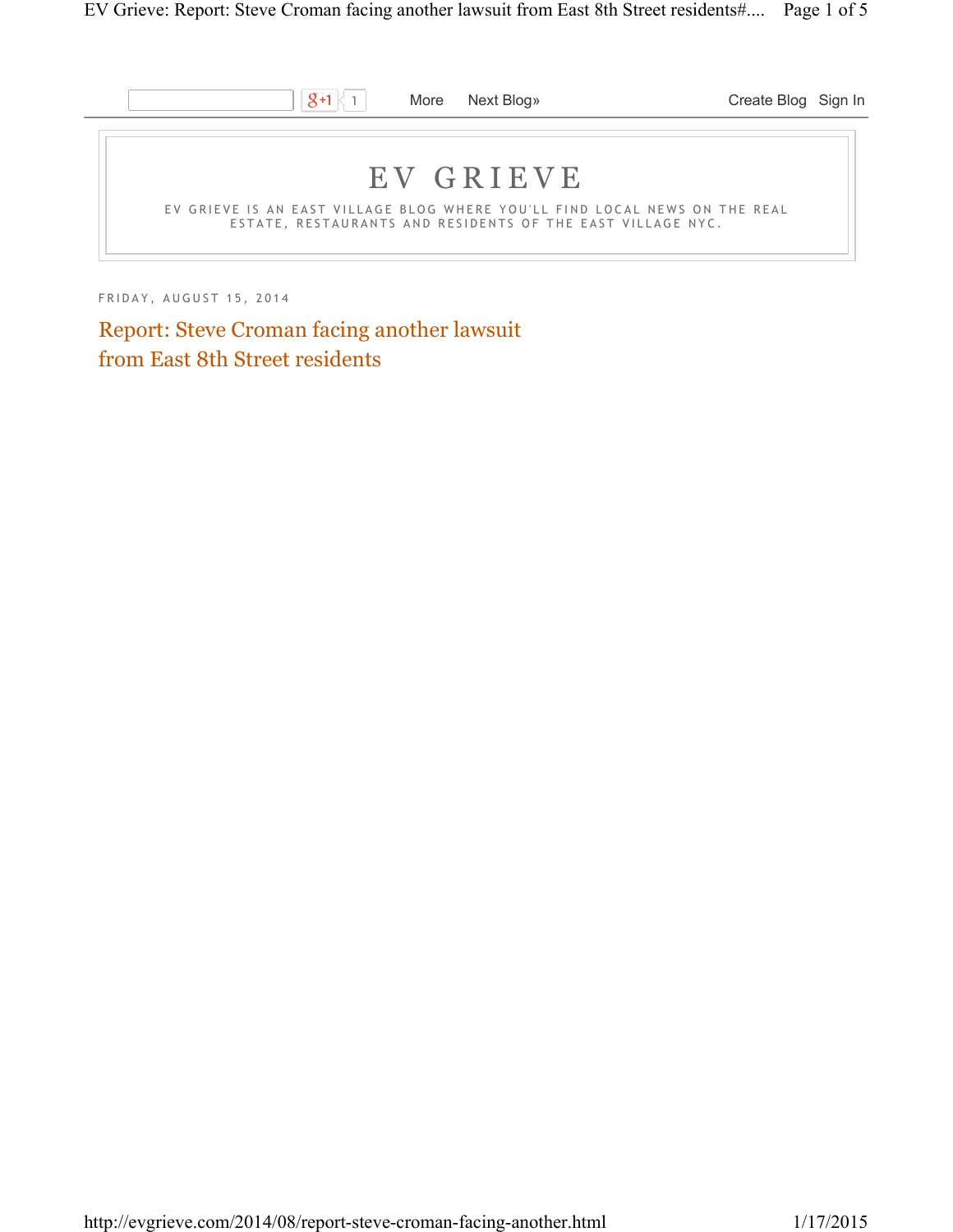

As previously reported, two tenants at 309 E. Eighth St. are suing their landlord, Steve Croman of 9300 Realty, claiming that he has has engaged in a "campaign of harassment, abuse and neglect" since taking over the property between Avenue B and Avenue C in December 2012.

Now five tenants have filed suit seeking a halt to construction at No. 309, as *The Real Deal* reported.

According to the suit, filed Aug. 7, the five tenants claim that the landlord has engaged in gut renovations of multiple vacant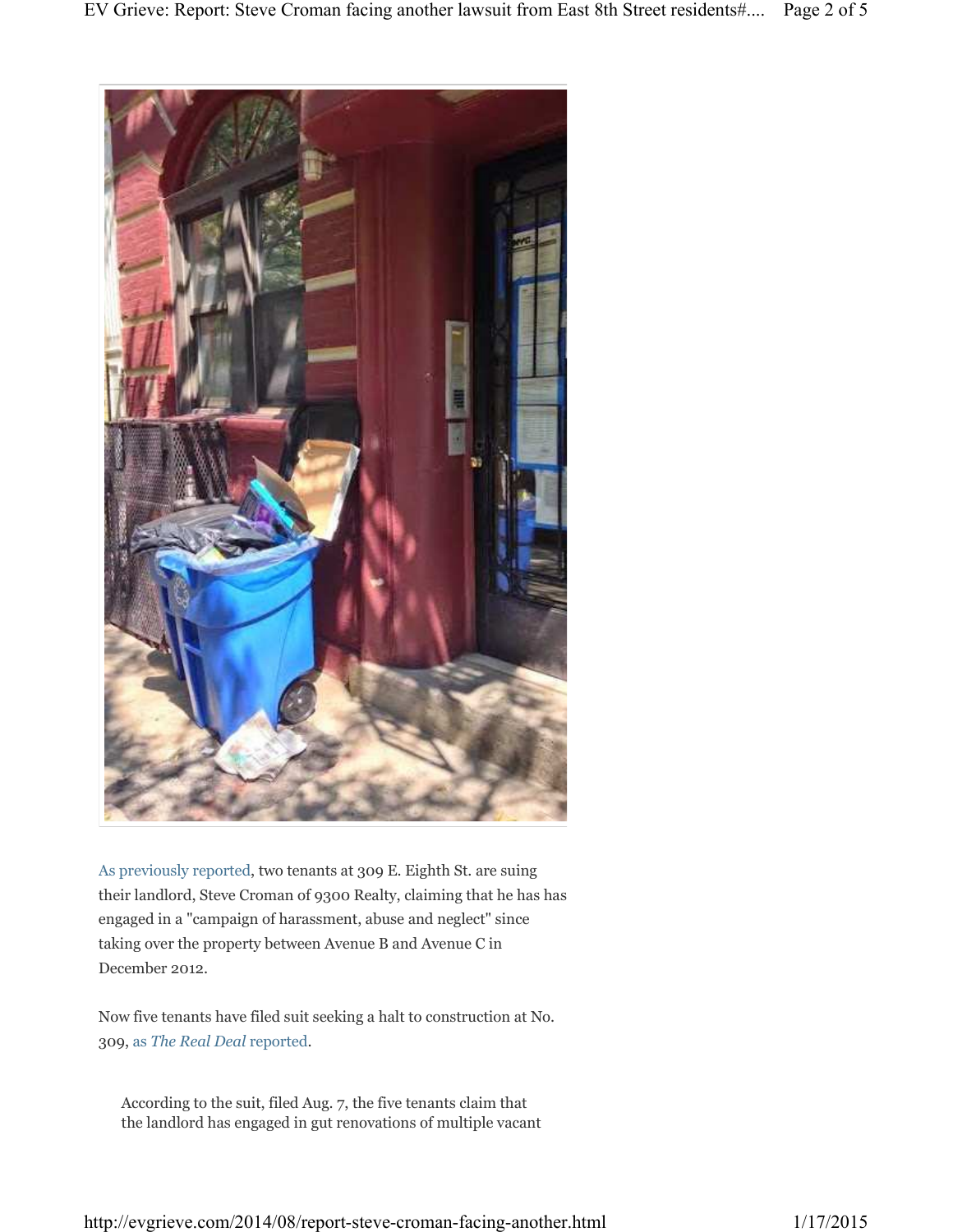apartments at the building since 2013, causing the ceilings to collapse in several occupied apartments.

The renovations at the 17-unit building also caused a gas leak that resulted in a month-long gas suspension, according to lawyers for the tenants.

"I would say that this case is symptomatic of what is going on in the Lower East Side today," said attorney Sadia Rahman, who represents the five tenants. "Violations like the broken front door and broken cornices have been in place for years, but owners instead are investing considerable sums of money into vacant apartments so that they can be deregulated and rented at market value."

As the *Daily News* reported on July 26, State Attorney General Eric Schneiderman has launched a probe into Croman's potentially illegal tactics. On July 25, the *Daily News* reported that Schneiderman slapped a cease-and-desist order on Falconite, who "tenants say has engaged in a campaign of harassment and intimidation to force them out."

Meanwhile, Croman and his wife Harriet, an official with 9300 Realty, have been enjoying another August in the Hamptons. On Tuesday, Page Six reported that the Cromans "created a Playboythemed bash ... complete with a replica of Hugh Hefner's famed grotto in the center of a tent. Completing the theme, pale pink carpeting surrounded a dance floor."

In her Gimme Shelter column at the *Post* yesterday, Jennifer Gould Keil noted that the Cromans paid \$650,000 this month to rent a Water Mill home "while their own beach mansion, in Sagaponack, is being built."

As for the Playboy bash, "some of Croman's guests told Gimme Shelter they wondered what the couple is celebrating."

**D** SHARE 【验*题*…】

POSTED BYGRIEVEAT5:05 AM LABELS:309 E. EIGHTH ST.,STEVE CROMAN

## **8 C O M M E N T S :**



DrBOPsaid...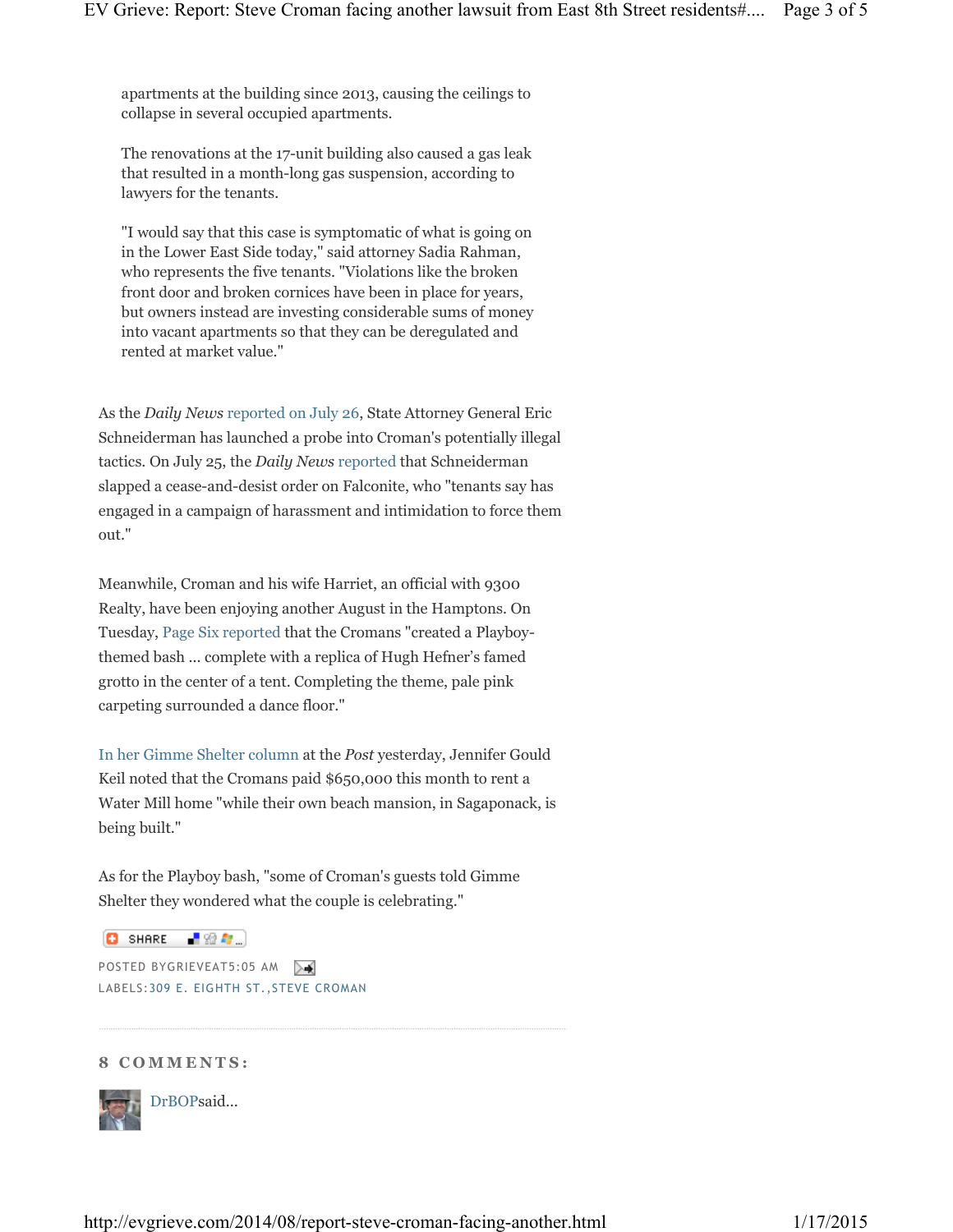Man, this shit is writng itself now.

Between this post, and the one on Shakespeare&Co having their rent tripled, gotta say it.....

CAPITALIST PIGS!!!

AUGUST 15, 2014 AT 4:40 PM

Anonymous said...

STEVE & HARRIET CROMANS ARE A CANCER IN THIS **CITY** 

AUGUST 15, 2014 AT 5:20 PM

Anonymous said...

Is that's what the Cromans do with their money ??? - renting a house inthe Hamptons for \$650,000.00 for only one month? A Hideous Playboy themed bash with a replica of Hugh Hefner's grotto in the center surrounded by pink carpeting- How tacky can any one be ? People like that don't deserve money. Well, party-up Mr.& Mrs.Croman because your Karma's about to come to you.

AUGUST 16, 2014 AT 12:05 AM

Anonymous said...

Dinally the truth is out. Thank you EV Grieve

AUGUST 17, 2014 AT 1:03 AM

Anonymous said...

It would be great if the Cromans paid their city fines which now run in the millions of dollars. Perhaps that would be incentive for them to keep their buildings clean and well maintained for a change!

AUGUST 17, 2014 AT 1:08 AM

Anonymous said...

Yes, thank you EV Grieve !

AUGUST 17, 2014 AT 11:33 AM

Anonymous said...